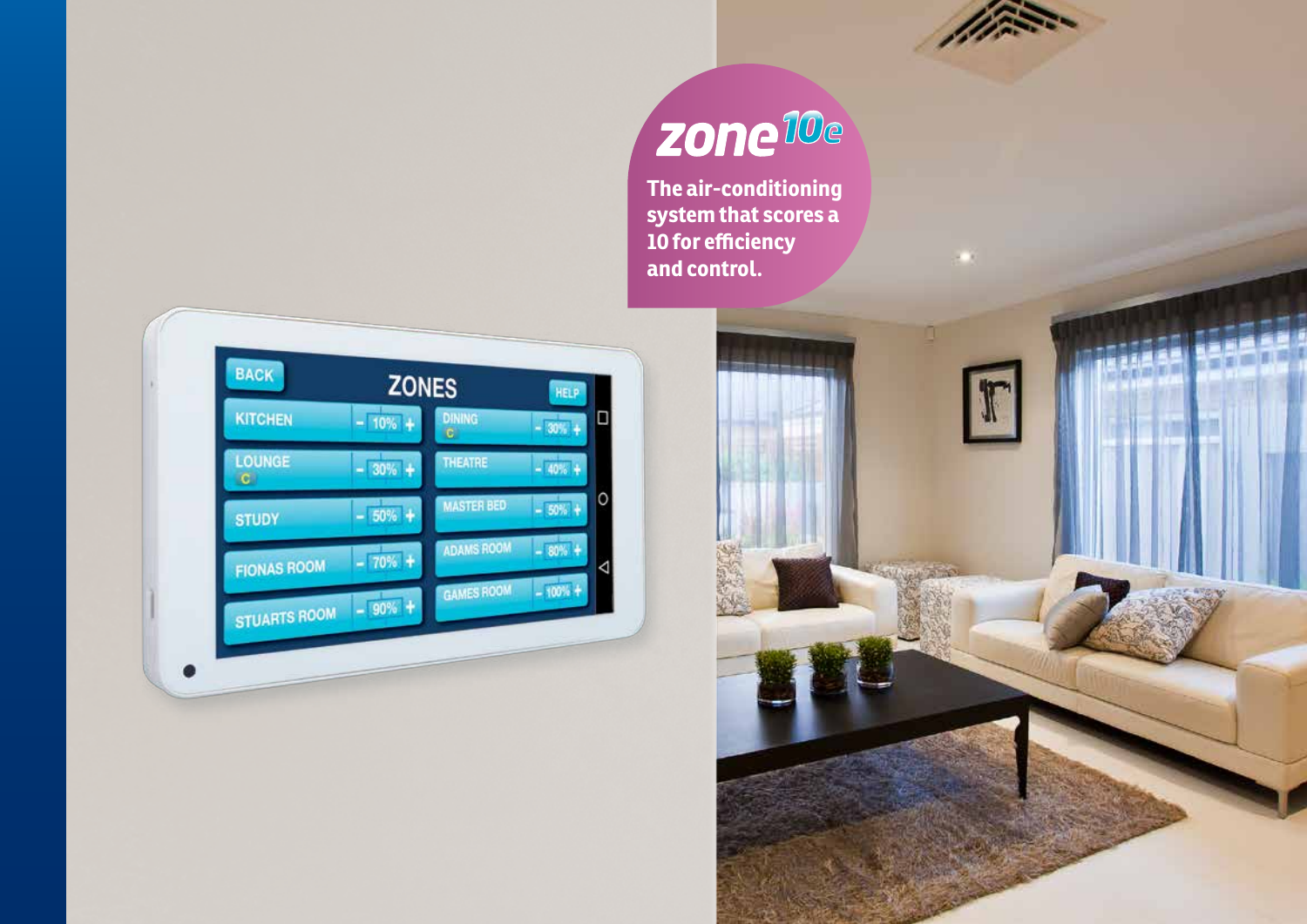

## **More zones equal more control.**

That's why Advantage Air created Zone10e. It has (surprise, surprise) up to 10 zones so each room of your home can be zoned independently.

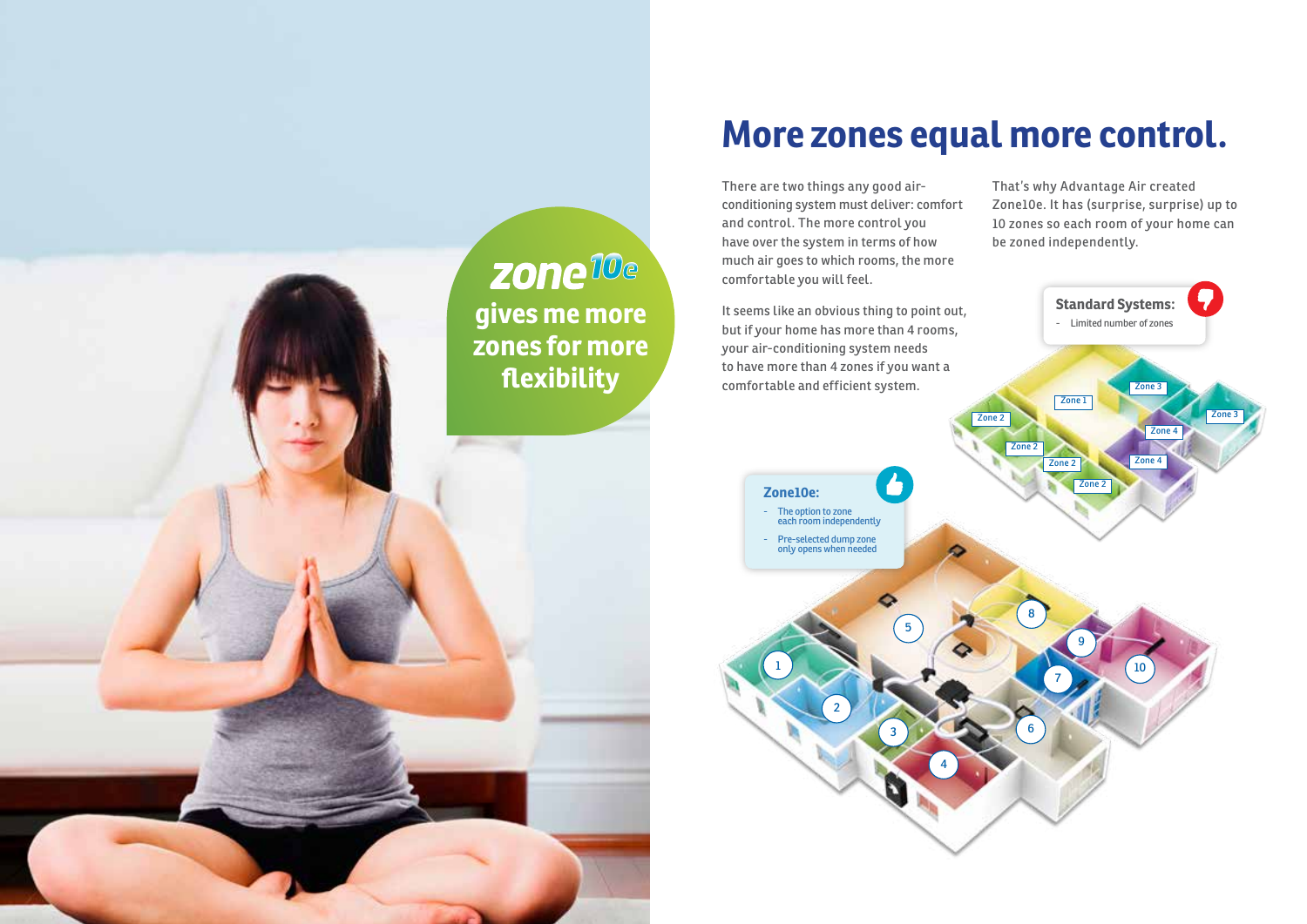

## **Zoning rooms individually saves energy.**

As Zone10e zones each room individually, you pick and choose precisely which rooms receive conditioned air. You can save energy by only air-conditioning the rooms you are actually using.

With a standard 4 or 5 zone system, you just don't have this flexibility. As with the diagram on the right, they often have several rooms grouped under each zone.

Picture this: in a typical 4 bedroom house all 3 secondary bedrooms are zoned together. One could be a guest bedroom, one a gym and the other for the child who visits on holidays. Whenever one of these rooms is occupied you need to condition all 3 - not exactly the smartest way to efficiently air-condition a home.

### **Zone10e dumps the permanent Dump Zone.**

Dump Zone

Standard systems also waste energy by having a permanent dump zone (also called constant zone). This zone must remain permanently open to prevent excess air build-up damaging the ductwork in the ceiling. This zone can occupy up to 25% of your home. You may only want to cool the study, but because it's clumped with 3 bedrooms and is not part of the dump zone, you end up paying to air-condition three quarters of your home. What a waste!

Advantage Air's solution was to create an Electronic Default constant that only opens a pre-selected constant zone when excess air builds up. Zone10e continually monitors the airflow and will open and close the (constant) zone as needed.

**Standard Systems:** - Dump zone must remain permanently open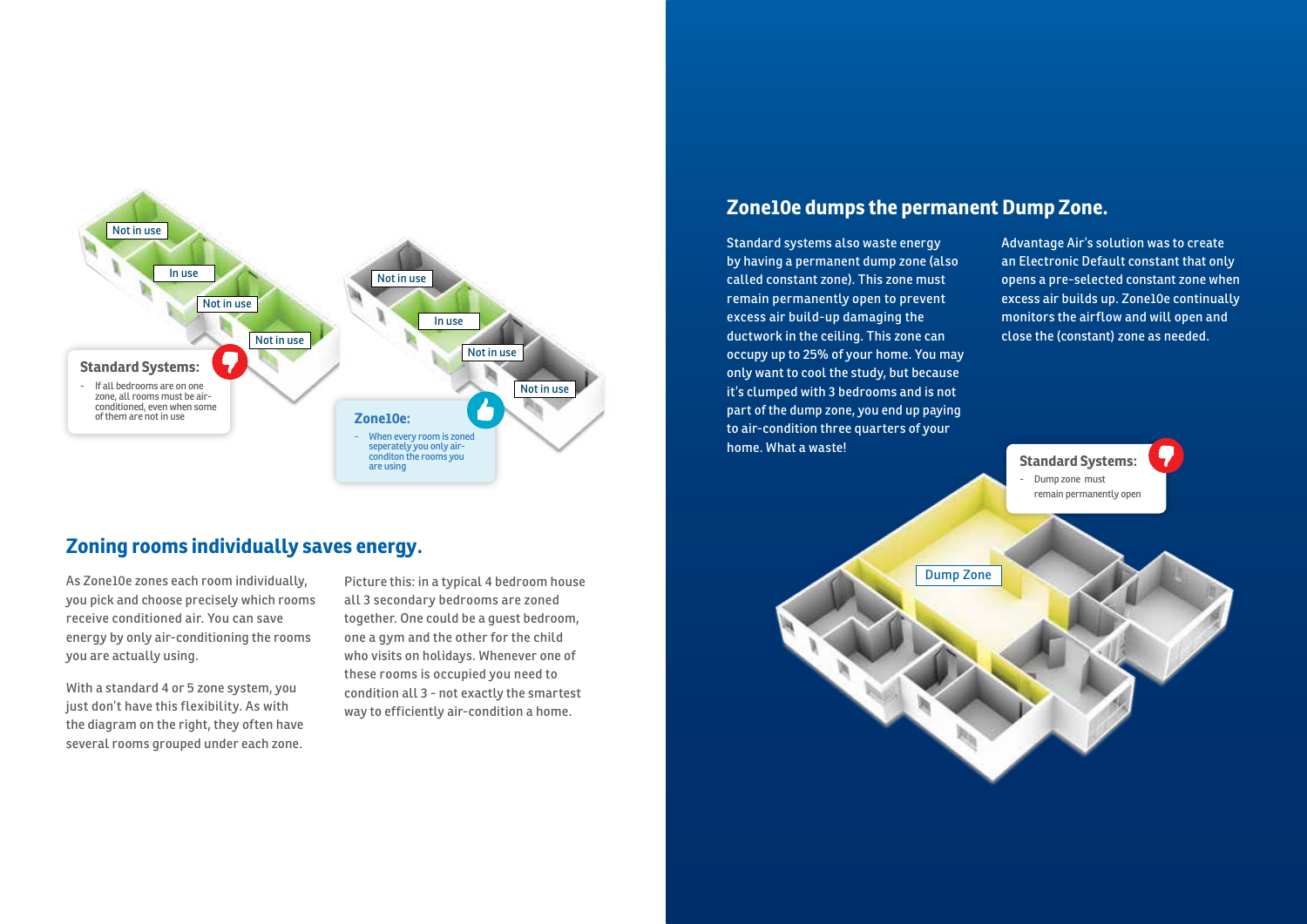## **Zone10e's touchscreen lets you stay comfortably in control.**



## **An intuitive control panel.**

Zone10e's 7-inch colour touchscreen makes controlling your system a breeze. The interface is easy to read and simple to navigate. With a touch, you can see which rooms are receiving air and how much, open and close zones and set programs.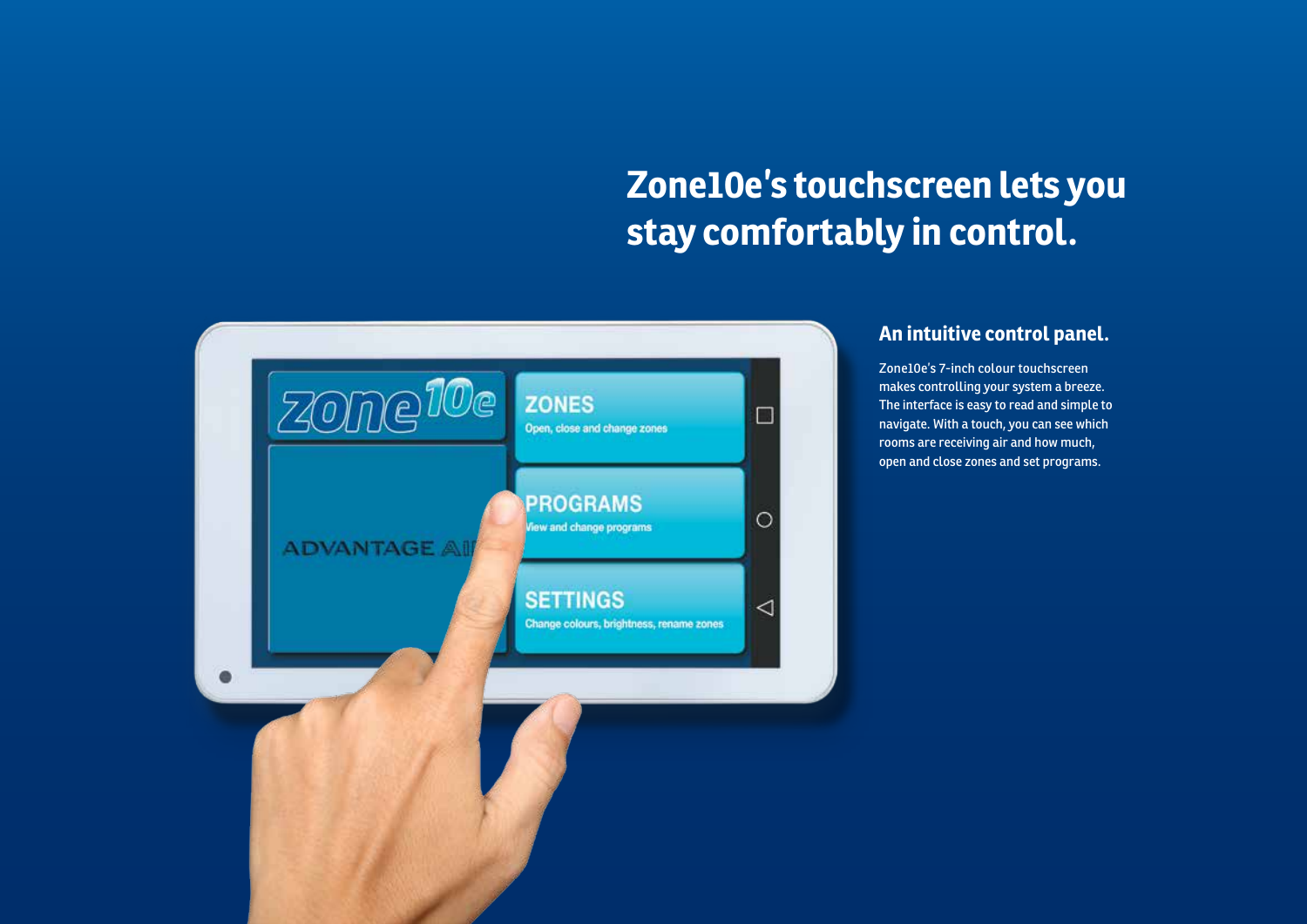

You can adjust the airflow to any room from 10 to 100% capacity. Adjustments are made in gentle 10% increments so you can achieve your optimum comfort level. Gone forever are the turn it up turn it down tussles; everyone in your home can personalise the airflow to their room.

This function also comes in handy if you have a two-storey home, or west facing rooms. As these rooms get hotter than the rest of the house, it allows you to send more air to them as they heat up during the day.

Plus, the touchscreen doubles as an Android tablet. It's on a rotating wall mount, so it's always on hand and never needs charging.

## **Scheduling to save energy.**

This intuitive touch screen is your key to unlocking big energy savings through smart scheduling. For example, instead of air-conditioning bedrooms all night, you can program the zoning system to turn off every night after you have fallen asleep. Or you can program your zoning system to come on before the temperature inside becomes too hot or cold. Zone10e allows you to set up to five programs.



## **Take control with the Zone10e app.**

Advantage Air's custom designed Zone10e app is an extra feature to the Zone10e system and allows most smartphones or tablets to become a remote control within your home WiFi network and world wide. Using the Zone10e app gives you the ability to control the zoning system without ever getting off the couch. How smart is that!

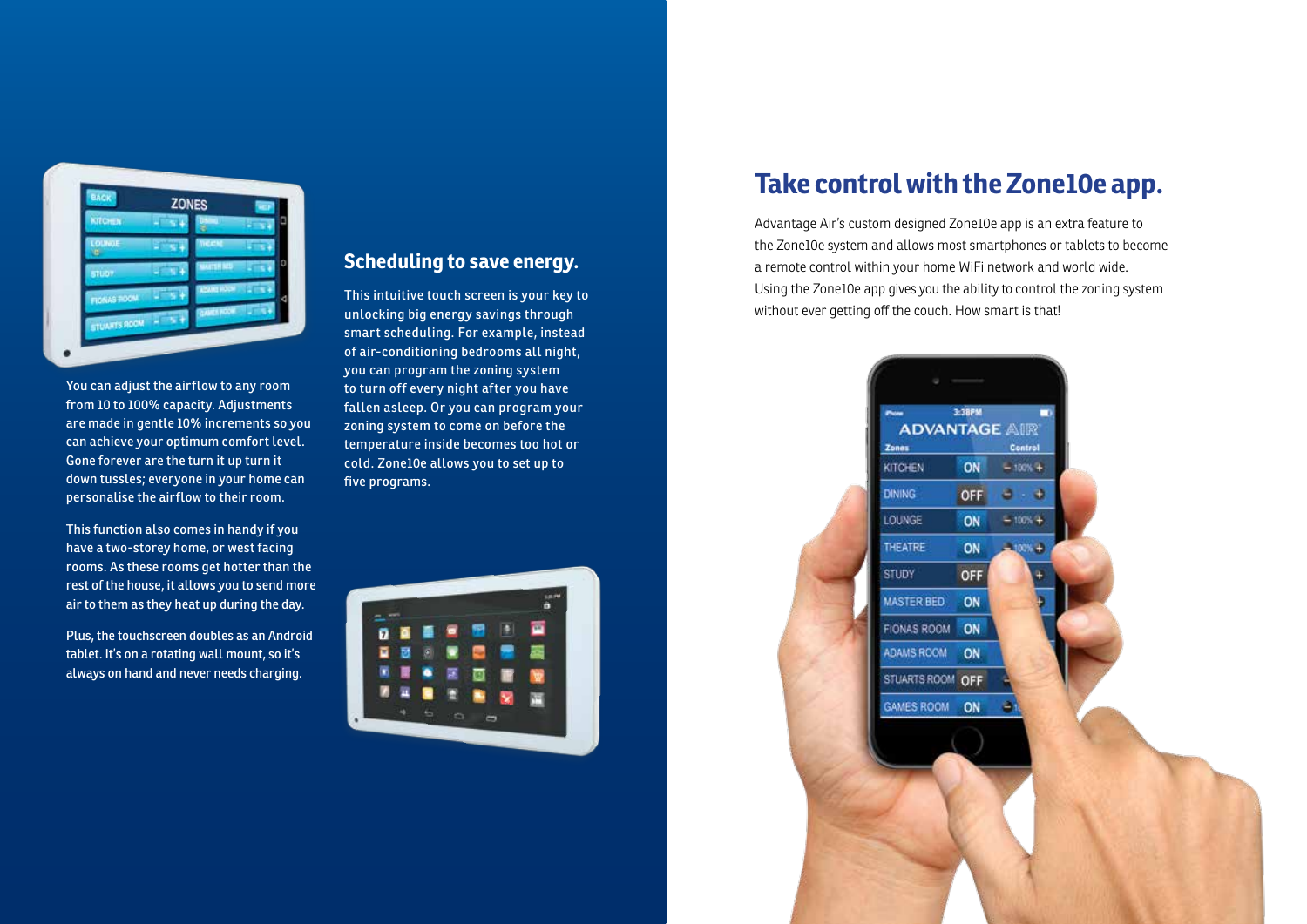## **The advantage of Australian-made.**

Zone10e is made by Advantage Air, an Australian company based in Perth, Western Australia. Since 1990, we've been designing, manufacturing and distributing innovative ducted air-conditioning systems that handle Australia's extreme climate with ease. We take pride in creating and exporting a local product that is world class.

Our mission is to make your home as comfortable as possible. To achieve this, we embrace technology and invest heavily in research and development. Our ingenious engineers have developed numerous industry firsts and earned us a slew of patents, registered designs and design awards in the process.

You can also take comfort from the fact your Zone10e system is built to last. We are committed to quality and make almost all of our components in Australia. We go out of our way to ensure you never lose your cool.

## **Remote Access**

Remote access is available with Zone10e products, and utilises your Wifi equipped modem to operate your zoning system. Your modem will require UDP and UPnP to be enabled as well as a strong wifi connection between the modem and your wall mounted touch screen panel.

Our recommended modem is the TPLink AC1200 Archer D5. You can find a list of other compatible modems that have been tested on our website.

Advantage Air endeavours to achieve compatibility with as many modems as possible, and whilst Remote Access works fine on most routers, there are some routers or applications that are not compatible. If your router is not listed and you experience issues with the operation of Remote Access, please contact your IT specialist for help with your modem settings, or alternatively try one of these modems.

• Android devices need to be running OS v4.1 or higher • Apple devices need to be running iOS v7.0 or higher.

## **Peace of mind warranty**

Our components are well known in the industry for their quality, precision, strength and durability. To prove our confidence, Advantage Air provide a:

- 10-year warranty on all ducting and mechanical components
- 5-year warranty on all electronic controls.

Deactivation feature. Please note: This system can be deactivated 21 days after successful installation and requires a 4 digit code to reactivate the system.

**ADVANTAGE AIR®**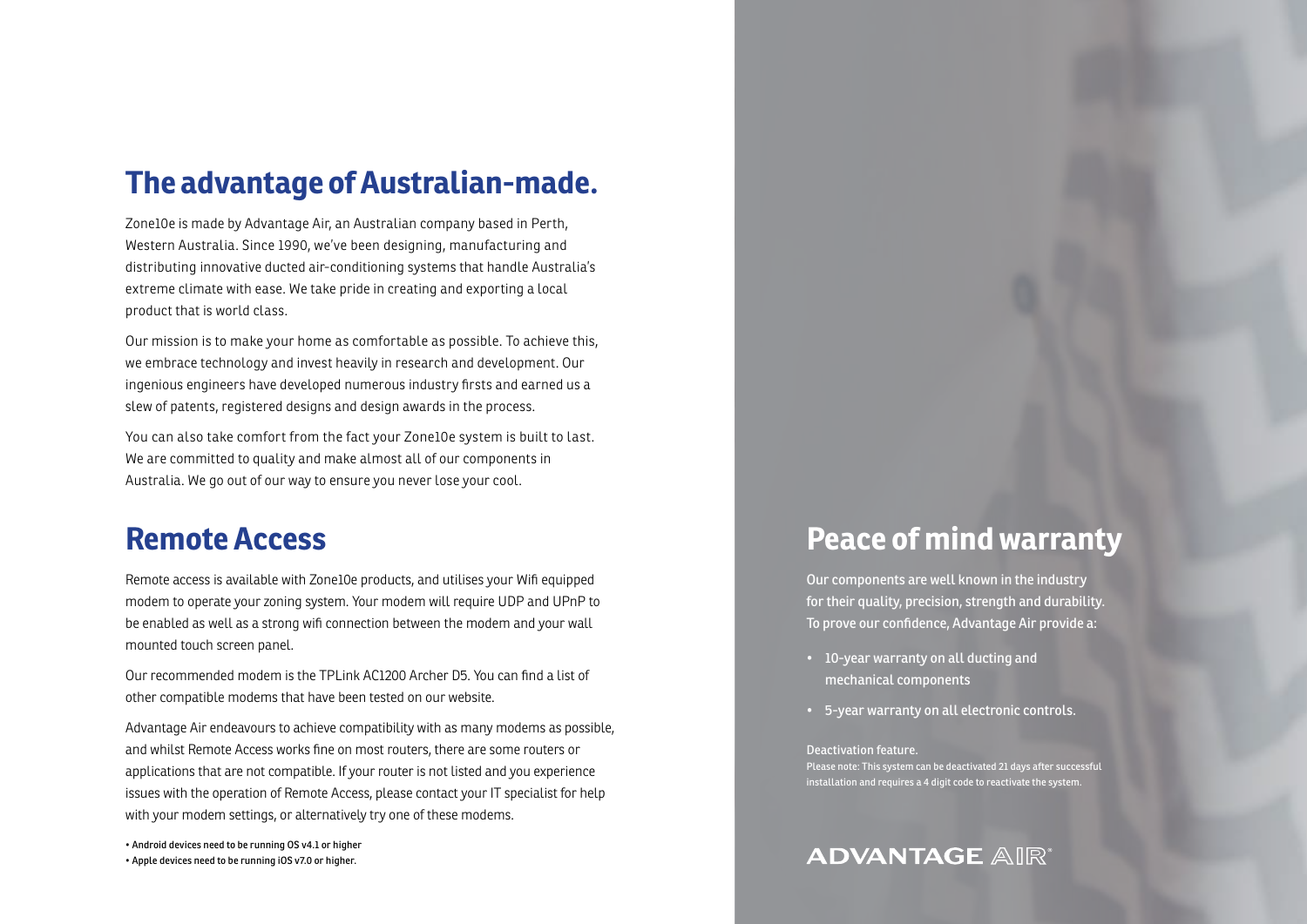